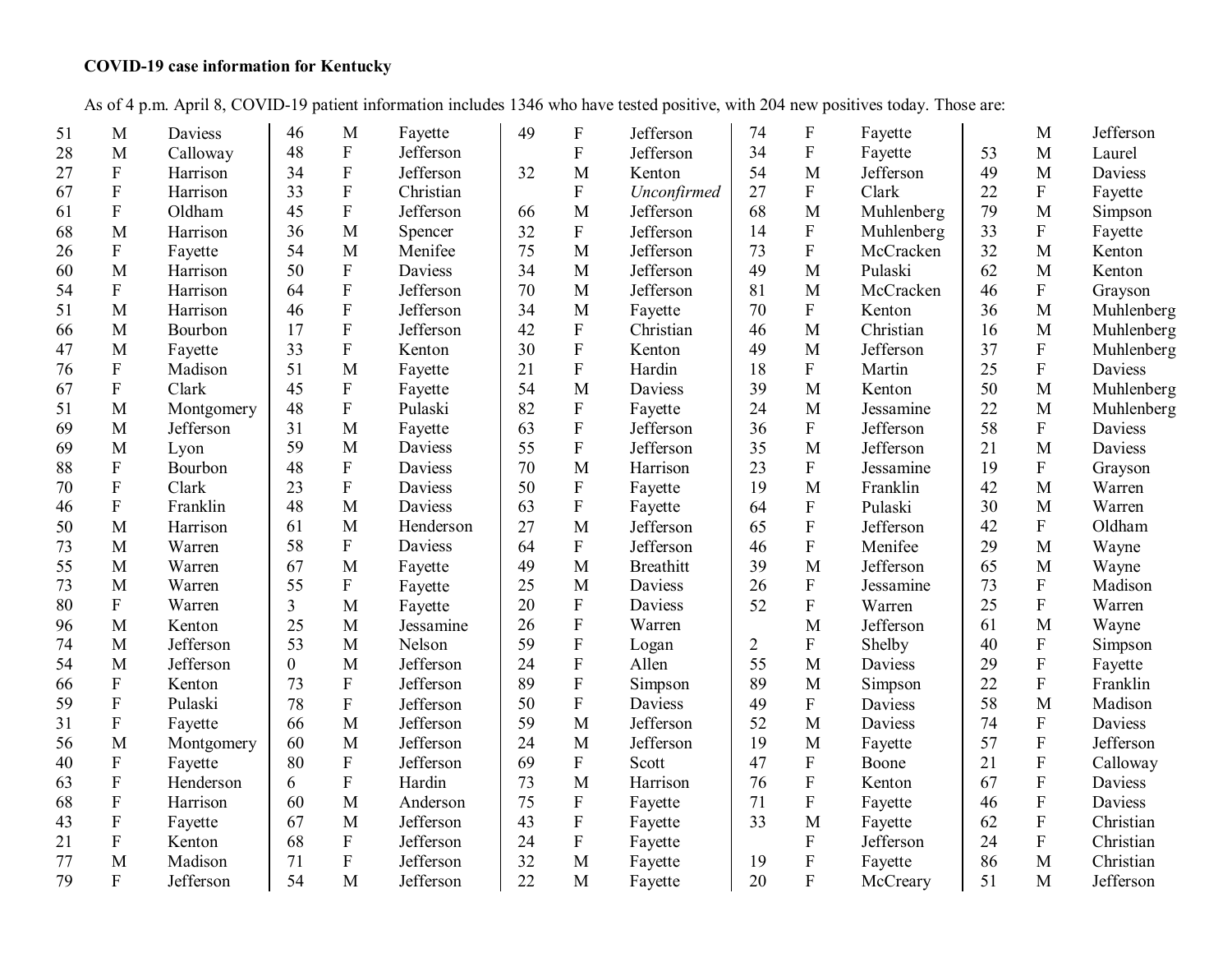| 20 | F                         | Jefferson      | 43     | M                         | Kenton         | 60 | F                         | Jefferson    | 60           | $\boldsymbol{F}$          | Jefferson      | 57           | $\boldsymbol{F}$          | McCracken |
|----|---------------------------|----------------|--------|---------------------------|----------------|----|---------------------------|--------------|--------------|---------------------------|----------------|--------------|---------------------------|-----------|
| 28 | $\boldsymbol{\mathrm{F}}$ | Scott          | 78     | ${\bf F}$                 | Jefferson      | 50 | ${\bf F}$                 | Hardin       | 84           | $\boldsymbol{\mathrm{F}}$ | Jefferson      | 47           | $\boldsymbol{\mathrm{F}}$ | Fayette   |
| 43 | $\boldsymbol{\mathrm{F}}$ | Madison        | 60     | ${\bf F}$                 | Jefferson      | 41 | $\mathbf F$               | Woodford     | 54           | $\boldsymbol{\mathrm{F}}$ | Clark          | 36           | ${\bf F}$                 | Fayette   |
| 14 | M                         | Madison        | 19     | ${\bf F}$                 | Oldham         | 62 | M                         | Jefferson    | 61           | ${\bf F}$                 | Hopkins        | 46           | F                         | Fayette   |
| 37 | F                         | Boone          | 22     | ${\bf F}$                 | Fayette        | 47 | M                         | Jefferson    | 40           | $\boldsymbol{\mathrm{F}}$ | Hopkins        | 42           | M                         | Jefferson |
| 64 | M                         | Fayette        | 45     | M                         | Jefferson      | 73 | F                         | Jefferson    | 26           | M                         | Hopkins        | 20           | M                         | Fayette   |
| 39 | M                         | Hopkins        | 87     | M                         | Jefferson      | 36 | M                         | Jefferson    | 23           | $\boldsymbol{\mathrm{F}}$ | Hopkins        | 54           | ${\bf F}$                 | Fayette   |
| 60 | M                         | Clark          | 7      | M                         | Hardin         | 70 | M                         | Jefferson    | 60           | F                         | Hopkins        | 80           | F                         | Jefferson |
| 49 | M                         | Clark          | 47     | ${\bf F}$                 | Pulaski        | 65 | M                         | Jefferson    | 39           | $\mathbf M$               | Hopkins        | 51           | M                         | Jefferson |
| 53 | M                         | Jessamine      | 44     | $\boldsymbol{\mathrm{F}}$ | Jefferson      | 54 | M                         | Jefferson    | 30           | M                         | Lawrence       | 37           | F                         | Shelby    |
| 42 | $\boldsymbol{\mathrm{F}}$ | Pulaski        | 17     | ${\bf F}$                 | Fayette        | 32 | F                         | Jefferson    | 21           | $\boldsymbol{\mathrm{F}}$ | Jefferson      | 51           | M                         | Franklin  |
| 77 | M                         | Webster        | 78     | $\boldsymbol{\mathrm{F}}$ | Jefferson      | 69 | M                         | Jefferson    | 65           | $\boldsymbol{\mathrm{F}}$ | Scott          | 52           | M                         | Jefferson |
| 56 | M                         | Union          | 72     | ${\bf F}$                 | Jefferson      | 43 | $\boldsymbol{F}$          | Jefferson    | 51           | F                         | Fayette        | 19           | M                         | Jefferson |
| 77 | M                         | Fayette        | 60     | M                         | Fayette        | 77 | M                         | Simpson      | 45           | ${\bf F}$                 | Kenton         | 76           | F                         | Hopkins   |
| 55 | M                         | Fayette        | 90     | ${\bf F}$                 | <b>Bullitt</b> | 58 | M                         | Breckinridge | 67           | M                         | Jefferson      | 79           | M                         | Hopkins   |
| 58 | F                         | Fayette        | 52     | ${\bf F}$                 | <b>Bullitt</b> | 38 | F                         | Fayette      | 60           | F                         | Madison        | $\mathbf{1}$ | M                         | Campbell  |
| 69 | M                         | Fayette        | 72     | M                         | Larue          | 41 | M                         | Daviess      | 73           | F                         | Jefferson      | 25           | M                         | Jefferson |
| 62 | F                         | Fayette        | 37     | M                         | Jefferson      | 62 | $\boldsymbol{F}$          | Daviess      | 56           | ${\bf F}$                 | Fayette        | 79           | M                         | Hopkins   |
| 45 | ${\bf F}$                 | Fayette        | 69     | ${\bf F}$                 | Jefferson      | 73 | M                         | Simpson      | 66           | M                         | Fayette        | 63           | ${\bf F}$                 | Fayette   |
| 43 | ${\bf F}$                 | Fayette        | 54     | ${\bf F}$                 | Jefferson      | 36 | F                         | Daviess      | 27           | ${\bf F}$                 | Hopkins        | 70           | ${\bf F}$                 | Hopkins   |
| 60 | M                         | Jessamine      | 56     | ${\bf F}$                 | Woodford       | 34 | M                         | Daviess      | 48           | M                         | Madison        | 69           | ${\bf F}$                 | Nelson    |
| 19 | M                         | Jessamine      | 21     | $\boldsymbol{\mathrm{F}}$ | Unconfirmed    | 44 | F                         | Simpson      | 88           | ${\bf F}$                 | Fayette        | 56           | $\mathbf F$               | Taylor    |
| 39 | M                         | Boone          | 36     | $\boldsymbol{\mathrm{F}}$ | Jefferson      | 52 | $\mathbf F$               | Spencer      | 27           | ${\bf F}$                 | Boyle          | 31           | M                         | Powell    |
| 20 | M                         | Fayette        | 71     | ${\bf F}$                 | Unconfirmed    | 61 | M                         | Campbell     | 36           | M                         | Mercer         | 39           | $\boldsymbol{\mathrm{F}}$ | Taylor    |
| 75 | $\boldsymbol{\mathrm{F}}$ | Jessamine      | 60     | ${\bf F}$                 | Unconfirmed    | 56 | M                         | Carroll      | 28           | M                         | Fayette        | 36           | ${\bf F}$                 | Jefferson |
| 57 | M                         | Jefferson      | 28     | ${\bf F}$                 | Pulaski        | 29 | F                         | Fayette      | 59           | ${\bf F}$                 | Fayette        | 29           | M                         | Lewis     |
| 56 | F                         | Jefferson      | 34     | ${\bf F}$                 | Warren         | 73 | M                         | Kenton       | 22           | ${\bf F}$                 | Jefferson      | 33           | M                         | Jefferson |
| 44 | ${\bf F}$                 | Jefferson      | 52     | M                         | Jefferson      | 61 | M                         | Boone        | 51           | ${\bf F}$                 | Fayette        | 71           | ${\bf F}$                 | Jefferson |
| 22 | ${\bf F}$                 | Jefferson      | 85     | ${\bf F}$                 | Jefferson      | 21 | ${\bf F}$                 | Nicholas     | 54           | ${\bf F}$                 | Fayette        | 28           | F                         | Kenton    |
| 69 | M                         | Jefferson      | 33     | ${\bf F}$                 | Jessamine      | 48 | M                         | Daviess      | 47           | M                         | Simpson        | 62           | M                         | Hopkins   |
| 30 | M                         | Mason          | 62     | M                         | Campbell       | 61 | F                         | Hopkins      | 69           | M                         | Warren         | 37           | M                         | Fayette   |
| 70 | F                         | Jefferson      | 72     | M                         | Boone          | 61 | M                         | Jefferson    | 32           | ${\bf F}$                 | <b>Bracken</b> | 34           | M                         | Fayette   |
| 30 | ${\bf F}$                 | Jefferson      | 31     | $\boldsymbol{\mathrm{F}}$ | Scott          | 68 | $\boldsymbol{\mathrm{F}}$ | Jefferson    | 89           | M                         | <b>Butler</b>  | 33           | $\boldsymbol{F}$          | Scott     |
| 53 | M                         | Jefferson      | 69     | ${\bf F}$                 | Woodford       | 43 | M                         | Jefferson    | 38           | $\boldsymbol{\mathrm{F}}$ | Fayette        | 71           | ${\bf F}$                 | Fayette   |
| 77 | M                         | Hopkins        | 73     | M                         | Jessamine      | 64 | $\boldsymbol{\mathrm{F}}$ | Fayette      | 32           | ${\bf F}$                 | Fayette        | 40           | $\mathbf F$               | Fayette   |
| 44 | M                         | <b>Bullitt</b> | 21     | $\boldsymbol{\mathrm{F}}$ | Logan          | 63 | $\boldsymbol{F}$          | Jefferson    | 62           | $\boldsymbol{\mathrm{F}}$ | Fayette        | 84           | $\mathbf M$               | Jefferson |
| 21 | $\boldsymbol{\mathrm{F}}$ | Jefferson      | 56     | $\mathbf F$               | Hardin         | 40 | M                         | Scott        | $\mathbf{1}$ | M                         | Fayette        | 25           | M                         | Fayette   |
| 66 | M                         | Jefferson      | 33     | M                         | Fayette        | 51 | M                         | Grant        | 57           | $\mathbf M$               | Shelby         | 53           | F                         | Fayette   |
| 34 | F                         | Warren         | 43     | M                         | Scott          | 58 | M                         | Hopkins      | 50           | F                         | Jefferson      | 45           | M                         | Fayette   |
| 39 | $\mathbf M$               | Jefferson      | 42     | ${\bf F}$                 | Daviess        | 72 | M                         | Clark        | 55           | M                         | Washington     | 36           | ${\bf F}$                 | Fayette   |
| 58 | M                         | Boone          | 47     | $\mathbf M$               | Pulaski        | 73 | $\mathbf{F}$              | Kenton       | 76           | M                         |                | 20           | $\rm F$                   | Fayette   |
| 81 | $\mathbf{F}$              | Campbell       | $22\,$ | $\mathbf{F}$              | Kenton         | 60 | M                         | Jefferson    |              |                           | Breckinridge   | 88           | ${\bf F}$                 | Fayette   |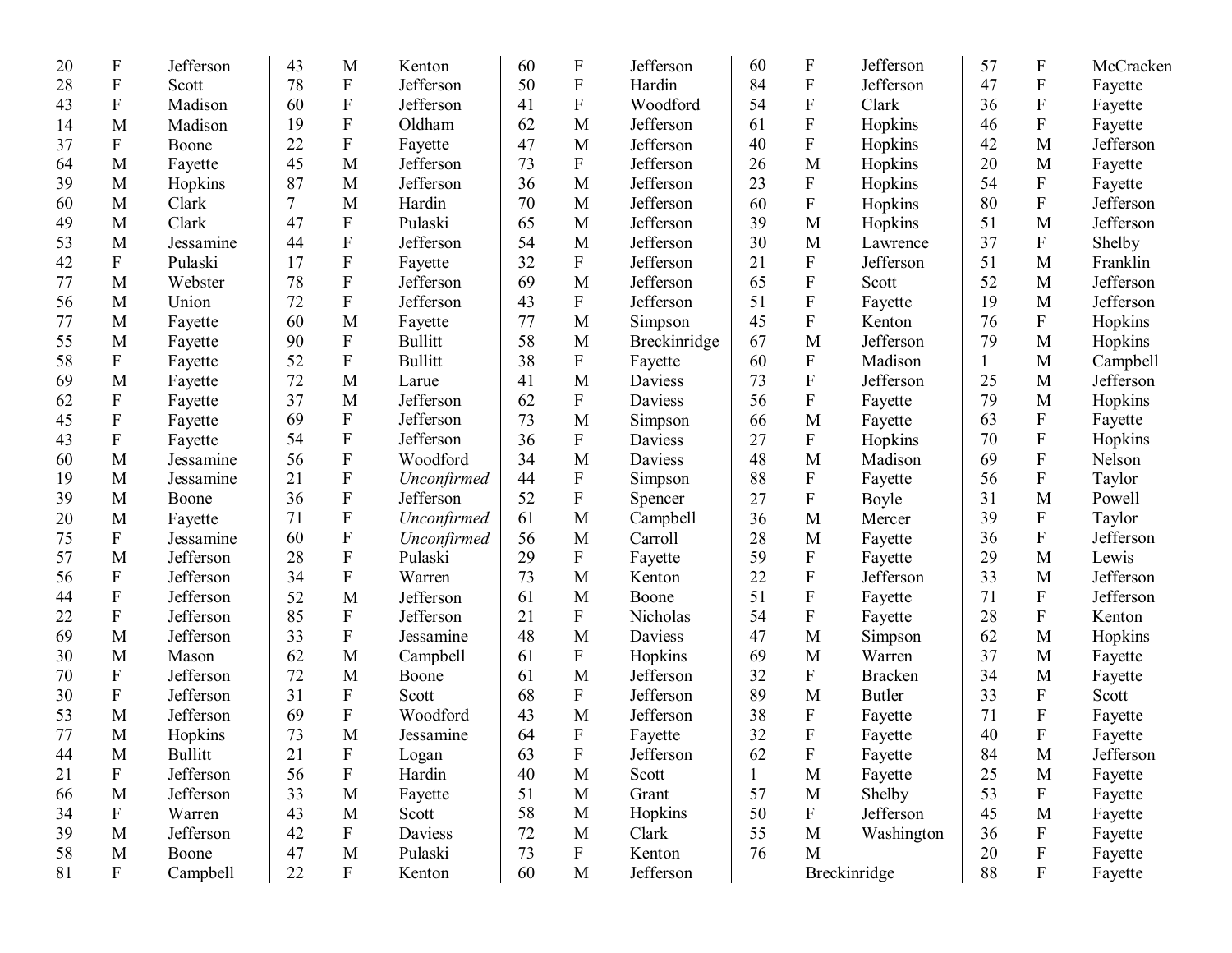| 74 | $\boldsymbol{\mathrm{F}}$ | Fayette        | 69 | M                         | Jefferson  | 39 | $\boldsymbol{\mathrm{F}}$ | Jefferson  | 41 | F                         | Jessamine      | 31 | F                         | Kenton      |
|----|---------------------------|----------------|----|---------------------------|------------|----|---------------------------|------------|----|---------------------------|----------------|----|---------------------------|-------------|
| 22 | $\boldsymbol{\mathrm{F}}$ | Boyd           | 77 | ${\bf F}$                 | Jefferson  | 59 | M                         | Fayette    | 51 | M                         | Jefferson      | 63 | M                         | Campbell    |
| 28 | ${\bf F}$                 | Boyd           | 29 | ${\bf F}$                 | Jefferson  | 52 | ${\bf F}$                 | Jefferson  | 41 | $\mathbf F$               | Jessamine      | 45 | ${\bf F}$                 | Boone       |
| 42 | ${\bf F}$                 | Boyd           | 74 | ${\bf F}$                 | Jefferson  | 36 | $\boldsymbol{\mathrm{F}}$ | Jefferson  | 81 | ${\bf F}$                 | Jefferson      | 26 | ${\bf F}$                 | Kenton      |
| 63 | ${\bf F}$                 | Boyd           | 66 | M                         | Jefferson  | 20 | M                         | Jefferson  | 34 | M                         | Jefferson      | 49 | M                         | McCracken   |
| 64 | ${\bf F}$                 | Calloway       | 89 | F                         | Jefferson  | 47 | M                         | Jefferson  | 53 | ${\bf F}$                 | Larue          | 56 | F                         | Jefferson   |
| 45 | M                         | McCracken      | 55 | ${\bf F}$                 | Jefferson  | 54 | M                         | Jefferson  | 21 | $\boldsymbol{\mathrm{F}}$ | Fayette        | 60 | ${\bf F}$                 | Hopkins     |
| 24 | F                         | Fayette        | 78 | ${\bf F}$                 | Jefferson  | 24 | ${\bf F}$                 | Jefferson  | 35 | ${\bf F}$                 | Shelby         | 69 | ${\bf F}$                 | Kenton      |
| 67 | M                         | <b>Bullitt</b> | 32 | ${\bf F}$                 | Jefferson  | 29 | ${\bf F}$                 | Jefferson  | 37 | ${\bf F}$                 | Fayette        | 41 | ${\bf F}$                 | Fayette     |
| 53 | $\boldsymbol{\mathrm{F}}$ | <b>Bullitt</b> | 78 | M                         | Jefferson  | 85 | $\boldsymbol{\mathrm{F}}$ | Jefferson  | 55 | ${\bf F}$                 | Hancock        | 45 | ${\bf F}$                 | Fayette     |
| 40 | M                         | Warren         | 50 | M                         | Clark      | 72 | M                         | Jefferson  | 67 | ${\bf F}$                 | Bourbon        | 28 | M                         | Hopkins     |
| 41 | ${\bf F}$                 | Christian      | 64 | $\mathbf F$               | Union      | 61 | ${\bf F}$                 | Oldham     | 60 | ${\bf F}$                 | Jefferson      | 76 | F                         | Hopkins     |
| 47 | ${\bf F}$                 | Boone          | 56 | M                         | Jefferson  | 53 | $\boldsymbol{\mathrm{F}}$ | Christian  | 63 | ${\bf F}$                 | Daviess        | 45 | M                         | Scott       |
| 53 | ${\bf F}$                 | Campbell       | 48 | ${\bf F}$                 | Hardin     | 26 | $\boldsymbol{\mathrm{F}}$ | Jefferson  | 19 | $\boldsymbol{\mathrm{F}}$ | Jessamine      | 50 | U                         | Unconfirmed |
| 46 | ${\bf F}$                 | Jefferson      | 35 | M                         | Rockcastle | 61 | ${\bf F}$                 | Fayette    | 33 | ${\bf F}$                 | Fayette        | 70 | ${\bf F}$                 | Christian   |
| 15 | ${\bf F}$                 | Jessamine      | 70 | M                         | Kenton     | 87 | $\boldsymbol{\mathrm{F}}$ | Jefferson  | 55 | $\boldsymbol{\mathrm{F}}$ | Fayette        | 94 | ${\bf F}$                 | Lyon        |
| 31 | M                         | Marshall       | 32 | ${\bf F}$                 | Jefferson  | 31 | ${\bf F}$                 | Jefferson  | 65 | ${\bf F}$                 | Fayette        | 57 | M                         | Hopkins     |
| 74 | M                         | <b>Bullitt</b> | 59 | ${\bf F}$                 | Jefferson  | 23 | ${\bf F}$                 | Jefferson  | 51 | ${\bf F}$                 | Fayette        | 47 | ${\bf F}$                 | Henry       |
| 74 | M                         | Jefferson      | 81 | M                         | Jefferson  | 63 | M                         | Daviess    | 21 | ${\bf F}$                 | Fayette        | 66 | M                         | Christian   |
| 72 | $\boldsymbol{\mathrm{F}}$ | Fayette        | 65 | ${\bf F}$                 | Campbell   | 59 | M                         | Jefferson  | 64 | M                         | Jefferson      | 63 | F                         | Fayette     |
| 35 | M                         | Boone          | 62 | M                         | Jefferson  | 54 | ${\bf F}$                 | Jefferson  | 55 | M                         | Jefferson      | 78 | ${\bf F}$                 | Woodford    |
| 39 | $\mathbf M$               | Campbell       | 82 | ${\bf F}$                 | Henry      | 88 | ${\bf F}$                 | Jefferson  | 29 | ${\bf F}$                 | <b>Bullitt</b> | 66 | $\mathbf F$               | Jefferson   |
| 19 | F                         | Bourbon        | 36 | $\mathbf F$               | Jefferson  | 70 | ${\bf F}$                 | Jefferson  | 59 | ${\bf F}$                 | Fayette        | 85 | M                         | Jefferson   |
| 58 | ${\bf F}$                 | Woodford       | 49 | $\mathbf F$               | Edmonson   | 52 | ${\bf F}$                 | Jefferson  | 70 | U                         | Jefferson      | 42 | M                         | Jefferson   |
| 47 | F                         | Fayette        | 36 | ${\bf F}$                 | Edmonson   | 23 | ${\bf F}$                 | Oldham     | 37 | ${\bf F}$                 | Jefferson      | 35 | F                         | Adair       |
| 25 | M                         | Fayette        | 62 | M                         | Scott      | 22 | ${\bf F}$                 | Jefferson  | 53 | $\mathbf F$               | Fayette        | 52 | ${\bf F}$                 | Logan       |
| 69 | M                         | Fayette        | 40 | M                         | Jefferson  | 47 | M                         | Jefferson  | 22 | ${\bf F}$                 | Fayette        | 54 | ${\bf F}$                 | Kenton      |
| 30 | M                         | Fayette        | 38 | M                         | Hopkins    | 59 | M                         | Jefferson  | 83 | ${\bf F}$                 | Jefferson      | 60 | ${\bf F}$                 | Webster     |
| 73 | F                         | Fayette        | 54 | M                         | Montgomery | 48 | ${\bf F}$                 | Fayette    | 66 | M                         | Fayette        | 47 | ${\bf F}$                 | Hopkins     |
| 80 | M                         | Marion         | 33 | M                         | Carroll    | 39 | ${\bf F}$                 | Jefferson  | 30 | M                         | Fayette        | 56 | ${\bf F}$                 | Jefferson   |
| 53 | $\boldsymbol{F}$          | Jefferson      | 46 | M                         | Hopkins    | 56 | ${\bf F}$                 | Hopkins    | 68 | M                         | Fayette        | 31 | $\mathbf F$               | Unconfirmed |
| 51 | M                         | Jefferson      | 72 | M                         | Graves     | 63 | ${\bf F}$                 | Fayette    | 36 | M                         | Fayette        | 21 | M                         | Unconfirmed |
| 24 | M                         | Jefferson      | 50 | ${\bf F}$                 | Madison    | 28 | $\boldsymbol{\mathrm{F}}$ | Jefferson  | 58 | ${\bf F}$                 | Fayette        | 27 | M                         | Jefferson   |
| 43 | M                         | Jefferson      | 60 | M                         | Hopkins    | 90 | ${\bf F}$                 | Jefferson  | 52 | M                         | Jefferson      | 24 | $\mathbf{F}$              | Unconfirmed |
| 52 | M                         | Jefferson      | 68 | M                         | Kenton     | 24 | ${\bf F}$                 | Shelby     | 67 | ${\bf F}$                 | Jefferson      | 73 | M                         | Unconfirmed |
| 71 | M                         | Jefferson      | 61 | $\mathbf M$               | Laurel     | 33 | $\mathbf M$               | Fayette    | 53 | $\mathbf F$               | Jefferson      | 57 | $\mathbf{F}$              | Unconfirmed |
| 52 | $\mathbf F$               | Jefferson      | 33 | M                         | Anderson   | 36 | M                         | Jefferson  | 58 | M                         | Boyle          | 29 | $\boldsymbol{\mathrm{F}}$ | Unconfirmed |
| 82 | M                         | Jefferson      | 20 | $\boldsymbol{\mathrm{F}}$ | McCracken  | 49 | M                         | Jefferson  | 28 | M                         | Jefferson      | 35 | F                         | Unconfirmed |
| 52 | $\mathbf F$               | Jefferson      | 61 | $\mathbf M$               | Jefferson  | 14 | $\boldsymbol{\mathrm{F}}$ | Jefferson  | 80 | F                         | Jefferson      | 60 | M                         | Unconfirmed |
| 78 | F                         | Jefferson      | 28 | M                         | Christian  | 24 | ${\bf F}$                 | Jefferson  | 35 | M                         | Marshall       | 27 | M                         | Jefferson   |
| 28 | $\mathbf U$               | Jefferson      | 21 | $\boldsymbol{\mathrm{F}}$ | Woodford   | 52 | $\boldsymbol{\mathrm{F}}$ | Pulaski    | 36 | $\mathbf F$               | Pulaski        | 22 | $\boldsymbol{\mathrm{F}}$ | Unconfirmed |
| 72 | $\mathbf F$               | Jefferson      | 56 | $\boldsymbol{\mathrm{F}}$ | McCracken  | 49 | ${\bf F}$                 | Muhlenberg | 47 | $\boldsymbol{\mathrm{F}}$ | McCracken      | 22 | $\mathbf{F}$              | Jefferson   |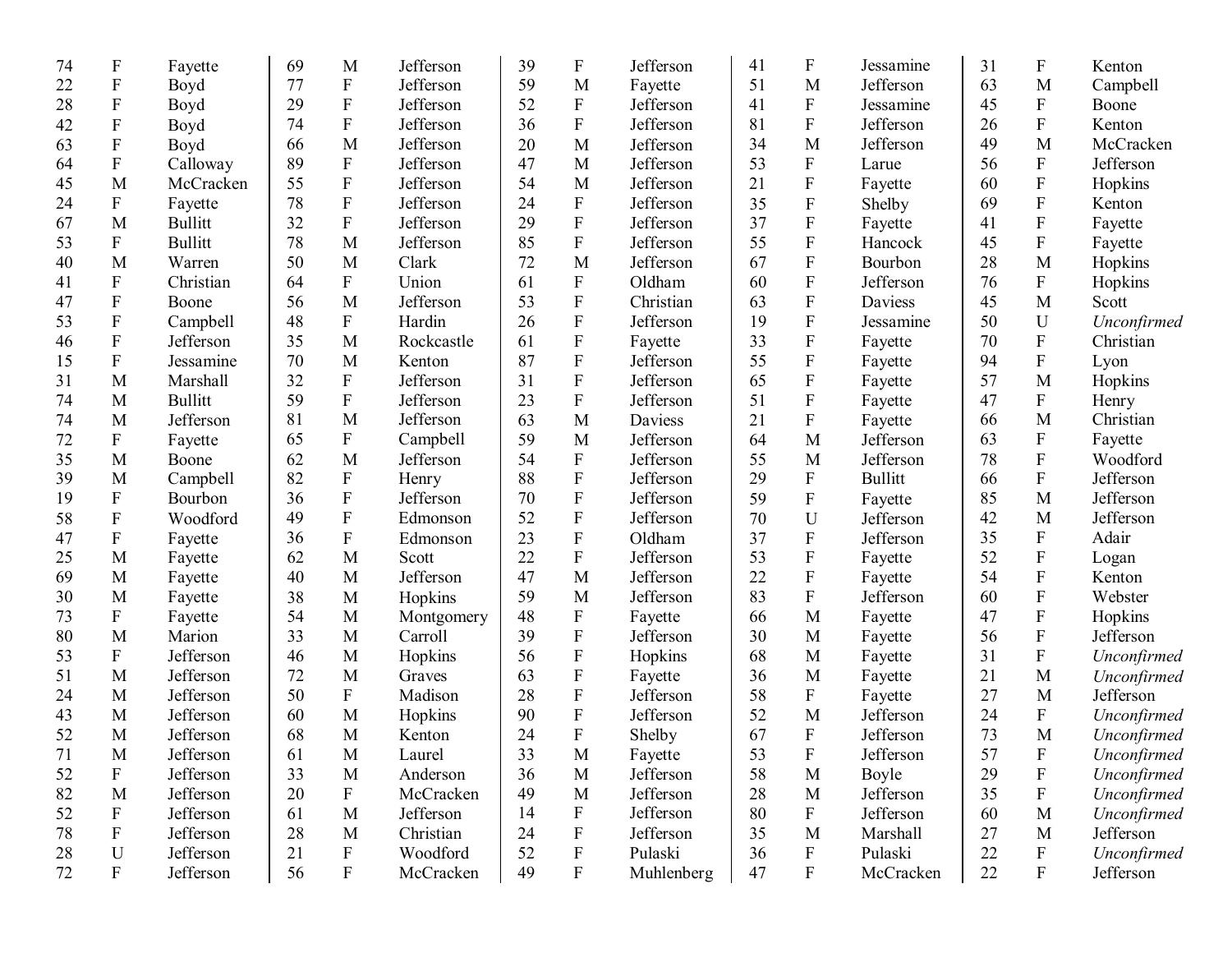| 63  | M                         | Unconfirmed | 31 | $\boldsymbol{\mathrm{F}}$ | Mercer         | 71 | $\mathbf F$               | Jefferson  | 70 | F                         | Graves         | 46 | M                         | Unconfirmed |
|-----|---------------------------|-------------|----|---------------------------|----------------|----|---------------------------|------------|----|---------------------------|----------------|----|---------------------------|-------------|
| 19  | ${\bf F}$                 | Jefferson   | 57 | ${\bf F}$                 | Jefferson      | 59 | $\mathbf F$               | Crittenden | 51 | $\mathbf F$               | Boyle          | 58 | ${\bf F}$                 | Unconfirmed |
| 36  | M                         | Unconfirmed | 74 | M                         | Daviess        | 48 | ${\bf F}$                 | Fayette    | 60 | M                         | Boyle          | 78 | M                         | Jefferson   |
| 38  | ${\bf F}$                 | Unconfirmed | 56 | F                         | Boyle          | 85 | M                         | Woodford   | 48 | $\boldsymbol{\mathrm{F}}$ | Boyle          | 71 | F                         | Jefferson   |
| 41  | ${\bf F}$                 | Pulaski     | 59 | M                         | Hopkins        | 4  | M                         | Edmonson   | 58 | $\boldsymbol{\mathrm{F}}$ | Boyle          | 57 | M                         | Jefferson   |
| 44  | M                         | Oldham      | 39 | ${\bf F}$                 | Jefferson      | 39 | F                         | Edmonson   | 53 | M                         | <b>Bullitt</b> | 44 | F                         | Jefferson   |
| 75  | M                         | Fayette     | 34 | ${\bf F}$                 | Jefferson      | 20 | M                         | Warren     | 73 | $\boldsymbol{\mathrm{F}}$ | <b>Bullitt</b> | 69 | ${\bf F}$                 | Jefferson   |
| 70  | ${\bf F}$                 | Unconfirmed | 60 | M                         | Daviess        | 57 | M                         | Bath       | 61 | ${\bf F}$                 | Calloway       | 48 | M                         | Jefferson   |
| 24  | M                         | Unconfirmed | 61 | M                         | Christian      | 33 | M                         | Campbell   | 47 | ${\bf F}$                 | Carter         | 69 | M                         | Jefferson   |
| 37  | M                         | Unconfirmed | 75 | $\boldsymbol{\mathrm{F}}$ | Meade          | 73 | ${\bf F}$                 | Clark      | 66 | M                         | Campbell       | 48 | M                         | Jefferson   |
| 32  | $\boldsymbol{F}$          | Unconfirmed | 67 | M                         | Madison        | 80 | ${\bf F}$                 | Hopkins    | 86 | ${\bf F}$                 | Christian      | 61 | M                         | Jefferson   |
| 41  | M                         | Jefferson   | 51 | M                         | Scott          | 49 | M                         | Kenton     | 30 | ${\bf F}$                 | Edmonson       | 63 | M                         | Jefferson   |
| 23  | ${\bf F}$                 | Jefferson   | 61 | $\boldsymbol{\mathrm{F}}$ | Fayette        | 40 | ${\bf F}$                 | Christian  | 55 | ${\bf F}$                 | Boyd           | 71 | ${\bf F}$                 | Jefferson   |
| 57  | M                         | Muhlenberg  | 36 | M                         | Jefferson      | 50 | ${\bf F}$                 | Christian  | 43 | M                         | Boyd           | 30 | ${\bf F}$                 | Franklin    |
| 47  | ${\bf F}$                 | Jefferson   | 61 | ${\bf F}$                 | <b>Bullitt</b> | 77 | M                         | Kenton     | 52 | M                         | Boyd           | 65 | M                         | Franklin    |
| 33  | M                         | Jefferson   | 41 | M                         | McCracken      | 92 | ${\bf F}$                 | Kenton     | 59 | ${\bf F}$                 | Boyd           | 27 | ${\bf F}$                 | Greenup     |
| 46  | M                         | Campbell    | 58 | M                         | Jefferson      | 88 | ${\bf F}$                 | Jefferson  | 29 | M                         | Boyd           | 34 | M                         | Henderson   |
| 30  | M                         | Christian   | 77 | M                         | Jefferson      | 65 | M                         | Fayette    | 30 | ${\bf F}$                 | Boyd           | 30 | ${\bf F}$                 | Henderson   |
| 36  | ${\bf F}$                 | Unconfirmed | 77 | M                         | Jefferson      | 70 | M                         | Fayette    | 70 | M                         | Greenup        | 69 | M                         | Larue       |
| 27  | ${\bf F}$                 | Unconfirmed | 51 | M                         | McCracken      | 79 | ${\bf F}$                 | Christian  | 66 | M                         | Boyd           | 48 | U                         | Jefferson   |
| 40  | M                         | Pulaski     | 71 | M                         | Jefferson      | 43 | M                         | Perry      | 86 | $\overline{F}$            | Madison        | 37 | U                         | Jefferson   |
| 56  | ${\bf F}$                 | Fayette     | 62 | $\boldsymbol{\mathrm{F}}$ | Cumberland     | 75 | $\mathbf F$               | Christian  | 60 | ${\bf F}$                 | Jefferson      | 37 | U                         | Jefferson   |
| 45  | ${\bf F}$                 | Fayette     | 51 | M                         | Montgomery     | 59 | M                         | Christian  | 9  | $\overline{F}$            | Russell        | 72 | U                         | Jefferson   |
| 59  | M                         | Fayette     | 22 | F                         | Menifee        | 88 | ${\bf F}$                 | Kenton     | 29 | $\mathbf F$               | Johnson        | 33 | M                         | Clark       |
| 28  | M                         | Pike        | 73 | ${\bf F}$                 | Jefferson      | 49 | M                         | Boyd       | 88 | $\mathbf F$               | Kenton         | 32 | U                         | Jefferson   |
| 48  | M                         | Warren      | 28 | M                         | Jefferson      | 62 | M                         | Pulaski    | 60 | $\overline{F}$            | Jefferson      | 70 | M                         | Jefferson   |
| 25  | $\boldsymbol{\mathrm{F}}$ | Boone       | 55 | ${\bf F}$                 | Jefferson      | 38 | M                         | Pendleton  | 39 | ${\bf F}$                 | Jefferson      | 64 | U                         | Jefferson   |
| 51  | ${\bf F}$                 | Fayette     | 48 | M                         | Jefferson      | 75 | M                         | Grant      | 47 | M                         | Jefferson      | 22 | M                         | Scott       |
| 32  | M                         | Warren      | 32 | ${\bf F}$                 | Jefferson      | 89 | ${\bf F}$                 | Kenton     | 56 | M                         | Jefferson      | 55 | F                         | Oldham      |
| 53  | M                         | Warren      | 46 | M                         | Jefferson      | 76 | M                         | Adair      | 56 | ${\bf F}$                 | Jefferson      | 32 | F                         | Fayette     |
| 83  | M                         | Campbell    | 57 | M                         | Jefferson      | 67 | ${\bf F}$                 | Fayette    | 43 | ${\bf F}$                 | Unconfirmed    | 23 | M                         | Montgomery  |
| 33  | ${\bf F}$                 | Daviess     | 50 | M                         | Jefferson      | 63 | ${\bf F}$                 | Fayette    | 53 | M                         | Jefferson      | 37 | M                         | Jessamine   |
| 48  | $\mathbf F$               | Jefferson   | 59 | M                         | Jefferson      | 19 | ${\bf F}$                 | Fayette    | 93 | M                         | Unconfirmed    | 56 | $\mathbf{F}$              | Daviess     |
| 56  | M                         | Logan       | 55 | F                         | Jefferson      | 44 | M                         | Allen      | 90 | ${\bf F}$                 | Unconfirmed    | 83 | M                         | Jefferson   |
| 32  | M                         | Jefferson   | 52 | M                         | Jefferson      | 47 | M                         | Anderson   | 66 | ${\bf F}$                 | Unconfirmed    | 20 | ${\bf F}$                 | Caldwell    |
| 24  | $M_{\rm}$                 | Christian   | 58 | ${\bf U}$                 | Jefferson      | 90 | $\mathbf F$               | Adair      | 86 | $\mathbf M$               | Jefferson      | 86 | F                         | Lyon        |
| 64  | $\boldsymbol{\mathrm{F}}$ | Nelson      | 42 | $\boldsymbol{\mathrm{F}}$ | Nelson         | 55 | M                         | Mason      | 29 | M                         | Unconfirmed    | 47 | $\boldsymbol{\mathrm{F}}$ | Marion      |
| 68  | $\boldsymbol{\mathrm{F}}$ | Harrison    | 61 | M                         | Jefferson      | 19 | $\boldsymbol{\mathrm{F}}$ | Caldwell   | 67 | $\mathbf U$               | Unconfirmed    | 37 | $\boldsymbol{\mathrm{F}}$ | Hardin      |
| 66  | M                         | Jefferson   | 63 | M                         | Jefferson      | 89 | $\boldsymbol{\mathrm{F}}$ | Kenton     | 84 | ${\bf U}$                 | Unconfirmed    | 16 | $\boldsymbol{\mathrm{F}}$ | Meade       |
| 37  | M                         | Fayette     | 55 | M                         | Jefferson      | 89 | F                         | Kenton     | 63 | $\mathbf U$               | Unconfirmed    | 26 | F                         | Washington  |
| 58  | $\boldsymbol{\mathrm{F}}$ | Caldwell    | 50 | M                         | Jefferson      | 41 | M                         | Scott      | 81 | M                         | Unconfirmed    | 46 | F                         | Hardin      |
| 102 | $\mathbf F$               | Calloway    | 68 | M                         | Jefferson      | 93 | $\mathbf{F}$              | Kenton     | 53 | $\mathbf{F}$              | Unconfirmed    | 72 | M                         | Marion      |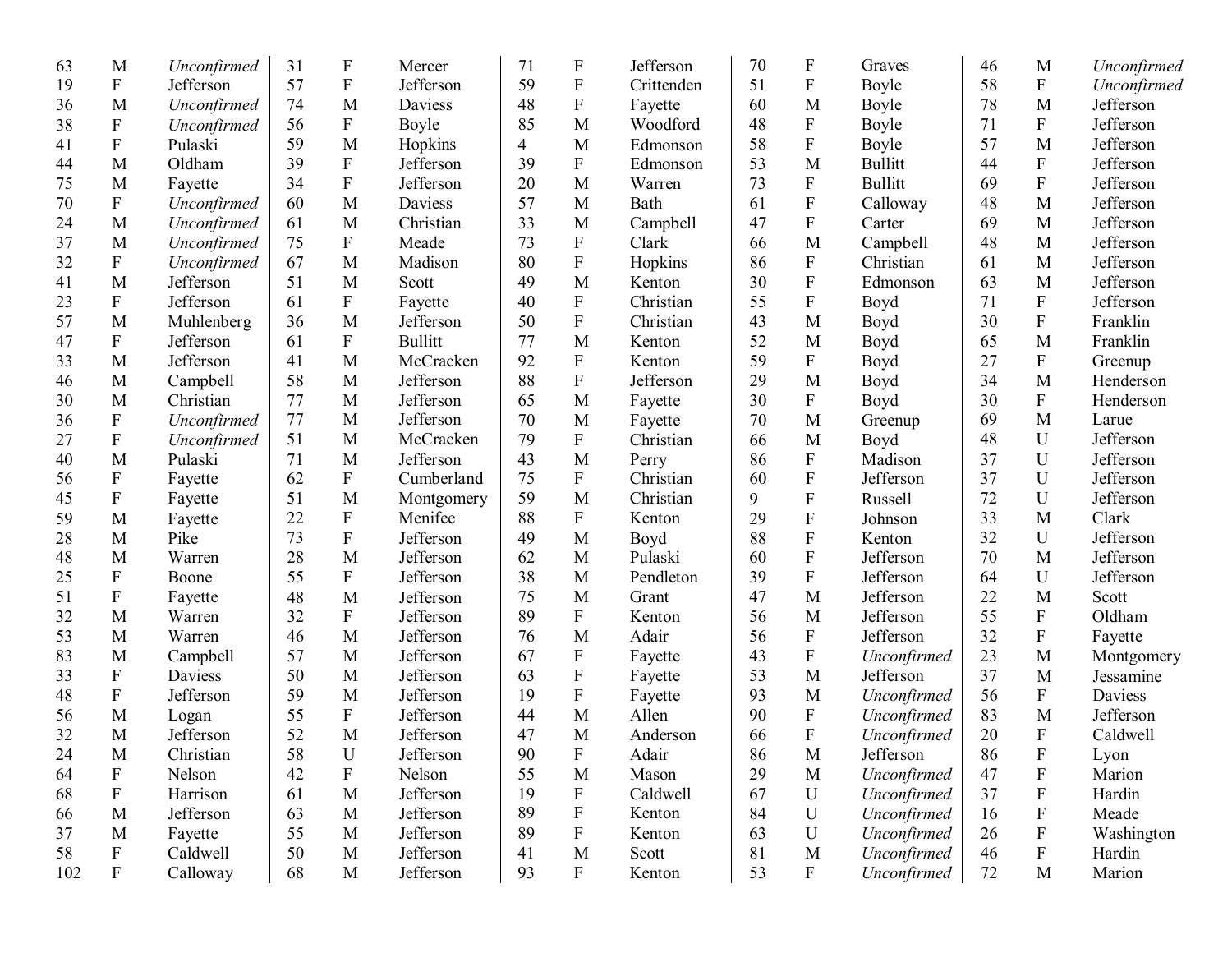| 36 | $\boldsymbol{\mathrm{F}}$ | Lewis          | 50 | M                         | Jefferson   | 71 | M                         | Christian  | 51     | $\boldsymbol{\mathrm{F}}$ | Jefferson  | 91     | $\boldsymbol{F}$          | Kenton        |
|----|---------------------------|----------------|----|---------------------------|-------------|----|---------------------------|------------|--------|---------------------------|------------|--------|---------------------------|---------------|
| 21 | $\mathbf F$               | Henderson      | 59 | ${\bf F}$                 | Jefferson   | 63 | ${\bf F}$                 | Christian  | 63     | ${\bf F}$                 | Shelby     | 91     | ${\bf F}$                 | Kenton        |
| 77 | ${\bf F}$                 | Henderson      | 72 | M                         | Jefferson   | 61 | M                         | Christian  | 66     | M                         | Jefferson  | 96     | M                         | Boyd          |
| 76 | M                         | Lyon           | 42 | M                         | Jefferson   | 21 | ${\bf F}$                 | Christian  | 29     | M                         | Muhlenberg | 55     | M                         | Laurel        |
| 19 | ${\bf F}$                 | Fayette        | 48 | $\mathbf{F}$              | Jefferson   | 45 | M                         | Christian  | 54     | ${\bf F}$                 | Christian  | 60     | M                         | Jefferson     |
| 36 | $\mathbf F$               | Daviess        | 43 | $\boldsymbol{\mathrm{F}}$ | Unconfirmed | 37 | ${\bf F}$                 | Christian  | 32     | $\boldsymbol{\mathrm{F}}$ | Muhlenberg | $\tau$ | ${\bf F}$                 | Green         |
| 57 | ${\bf F}$                 | Daviess        | 67 | M                         | Unconfirmed | 85 | ${\bf F}$                 | McLean     | 54     | ${\bf F}$                 | Fayette    | 61     | ${\bf F}$                 | Franklin      |
| 61 | M                         | Jefferson      | 62 | ${\bf F}$                 | Jefferson   | 53 | M                         | Muhlenberg | 54     | ${\bf F}$                 | Rockcastle | 38     | M                         | Graves        |
| 21 | M                         | Kenton         | 76 | ${\bf F}$                 | Jefferson   | 74 | M                         | Fayette    | 54     | ${\bf F}$                 | Oldham     | 49     | M                         | <b>Boyles</b> |
| 80 | ${\bf F}$                 | Jefferson      | 64 | M                         | Jefferson   | 50 | ${\bf F}$                 | Rockcastle | 39     | M                         | Marshall   | 54     | $\boldsymbol{\mathrm{F}}$ | <b>Boyles</b> |
| 39 | ${\bf F}$                 | Woodford       | 30 | $\mathbf F$               | Jefferson   | 76 | ${\bf F}$                 | Leslie     | 73     | M                         | Rockcastle | 41     | $\mathbf F$               | Breckinridge  |
| 63 | M                         | Webster        | 53 | ${\bf F}$                 | Jefferson   | 59 | ${\bf F}$                 | Pulaski    | 30     | M                         | Madison    | 33     | ${\bf F}$                 | Shelby        |
| 48 | M                         | Jefferson      | 59 | M                         | Jefferson   | 54 | M                         | Harrison   | 21     | ${\bf F}$                 | Muhlenberg | 33     | ${\bf F}$                 | Nelson        |
| 34 | ${\bf F}$                 | Jefferson      | 37 | $\mathbf{F}$              | Jefferson   | 44 | M                         | Jefferson  | 53     | ${\bf F}$                 | Franklin   | 47     | $\mathbf F$               | Jefferson     |
| 47 | M                         | Jefferson      | 58 | U                         | Jefferson   | 51 | ${\bf F}$                 | Boone      | 56     | $\boldsymbol{\mathrm{F}}$ | Hopkins    | 51     | ${\bf F}$                 | Jefferson     |
| 66 | M                         | Jefferson      | 55 | M                         | Jefferson   | 33 | ${\bf F}$                 | Jefferson  | 49     | ${\bf F}$                 | Jefferson  | 28     | M                         | Jefferson     |
| 10 | ${\bf F}$                 | Jefferson      | 32 | F                         | Jefferson   | 40 | ${\bf F}$                 | Daviess    | 18     | M                         | Jefferson  | 59     | ${\bf F}$                 | Jefferson     |
| 21 | M                         | Jefferson      | 49 | M                         | Ohio        | 34 | M                         | Daviess    | 84     | ${\bf F}$                 | Jefferson  | 72     | M                         | Jefferson     |
| 39 | M                         | Jefferson      | 61 | F                         | Christian   | 33 | ${\bf F}$                 | McCracken  | 37     | ${\bf F}$                 | Jefferson  | 73     | M                         | Jefferson     |
| 39 | ${\bf F}$                 | Jefferson      | 18 | M                         | Christian   | 36 | ${\bf F}$                 | Jefferson  | 76     | M                         | Hopkins    | 72     | $\mathbf{F}$              | Jefferson     |
| 57 | M                         | <b>Bullitt</b> | 39 | M                         | Franklin    | 34 | M                         | Jefferson  | 50     | M                         | Jefferson  | 63     | M                         | Jefferson     |
| 63 | ${\bf F}$                 | Jefferson      | 61 | $\mathbf{F}$              | Christian   | 74 | ${\bf F}$                 | McCracken  | 48     | ${\bf F}$                 | Jefferson  | 28     | $\mathbf{F}$              | Jefferson     |
|    | ${\bf F}$                 | Jefferson      | 50 | F                         | Mercer      | 19 | M                         | Warren     | 6      | M                         | Jefferson  | 57     | M                         | Jefferson     |
| 65 | ${\bf F}$                 | Jefferson      | 79 | M                         | Perry       | 48 | F                         | Warren     | 29     | $\rm F$                   | Jefferson  | 48     | $\boldsymbol{F}$          | Jefferson     |
| 60 | M                         | Jefferson      | 55 | M                         | Warren      | 47 | ${\bf F}$                 | Warren     | 18     | $\boldsymbol{\mathrm{F}}$ | Jefferson  | 52     | ${\bf F}$                 | Jefferson     |
| 63 | ${\bf F}$                 | Jefferson      | 37 | $\boldsymbol{\mathrm{F}}$ | Perry       | 57 | M                         | Jessamine  | 43     | ${\bf F}$                 | Jefferson  | 62     | M                         | Jefferson     |
| 70 | ${\bf F}$                 | Jefferson      | 51 | ${\bf F}$                 | Clinton     | 50 | M                         | Pendleton  | 25     | M                         | Jefferson  | 46     | ${\bf F}$                 | Jefferson     |
| 84 | $\mathbf F$               | Jefferson      | 74 | M                         | Wayne       | 69 | ${\bf F}$                 | Mercer     | 28     | M                         | Todd       | 32     | ${\bf F}$                 | Jefferson     |
| 74 | M                         | Jefferson      | 77 | ${\bf F}$                 | Simpson     | 21 | M                         | Scott      | 50     | ${\bf F}$                 | Todd       | 61     | ${\bf F}$                 | Jefferson     |
| 57 | ${\bf F}$                 | Shelby         | 38 | $\mathbf F$               | Simpson     | 60 | $\mathbf F$               | Scott      | 34     | ${\bf F}$                 | Barren     | 37     | M                         | Jefferson     |
| 41 | ${\bf F}$                 | Jefferson      | 48 | M                         | Simpson     | 59 | M                         | Marshall   | 48     | ${\bf F}$                 | Boone      | 86     | M                         | Jefferson     |
| 80 | $\boldsymbol{\mathrm{F}}$ | Shelby         | 69 | $\boldsymbol{\mathrm{F}}$ | Simpson     | 75 | M                         | McCracken  | 59     | ${\bf F}$                 | Boone      | 92     | $\boldsymbol{F}$          | Nelson        |
| 8  | ${\bf F}$                 | Jefferson      | 32 | $\boldsymbol{\mathrm{F}}$ | Simpson     | 41 | F                         | Jefferson  | 40     | M                         | Boone      | $\tau$ | $\boldsymbol{\mathrm{F}}$ | Unconfirmed   |
| 50 | $\boldsymbol{\mathrm{F}}$ | Jefferson      | 53 | ${\bf F}$                 | Hopkins     | 81 | M                         | Boone      | 70     | M                         | Boone      | 42     | M                         | Jefferson     |
| 60 | M                         | Jefferson      | 54 | ${\bf F}$                 | Hopkins     | 82 | ${\bf F}$                 | Marshall   | 52     | M                         | Boone      | 39     | M                         | Jefferson     |
| 60 | $\boldsymbol{\mathrm{F}}$ | Jefferson      | 48 | $\mathbf F$               | Hopkins     | 50 | $\mathbf F$               | Oldham     | $20\,$ | $\mathbf M$               | Boone      | 56     | M                         | Jefferson     |
| 34 | M                         | Jefferson      | 53 | M                         | Hopkins     | 50 | $\boldsymbol{\mathrm{F}}$ | Montgomery | 39     | M                         | Boone      | 32     | F                         | Jefferson     |
| 20 | M                         | Jefferson      | 32 | $\boldsymbol{\mathrm{F}}$ | Hopkins     | 65 | M                         | Crittenden | 65     | $\mathbf{M}$              | Boone      | 68     | M                         | Jefferson     |
| 52 | $\boldsymbol{\mathrm{F}}$ | Jefferson      | 75 | M                         | Jefferson   | 49 | M                         | Kenton     | 40     | $\mathbf{M}$              | Boone      | 62     | $\mathbf{F}$              | Jefferson     |
| 41 | M                         | Jefferson      | 40 | $\boldsymbol{\mathrm{F}}$ | Fayette     | 86 | M                         | Christian  | 29     | $\mathbf M$               | Boyd       | 36     | U                         | Jefferson     |
| 42 | $\mathbf{M}$              | Jefferson      | 74 | $\boldsymbol{\mathrm{F}}$ | Hopkins     | 62 | M                         | Muhlenberg | 37     | $\mathbf F$               | Boyd       | 17     | F                         | Jefferson     |
| 75 | $\mathbf{M}$              | Jefferson      | 22 | ${\bf F}$                 | Christian   | 43 | M                         | Muhlenberg | 24     | $\mathbf M$               | Campbell   | 57     | F                         | Jefferson     |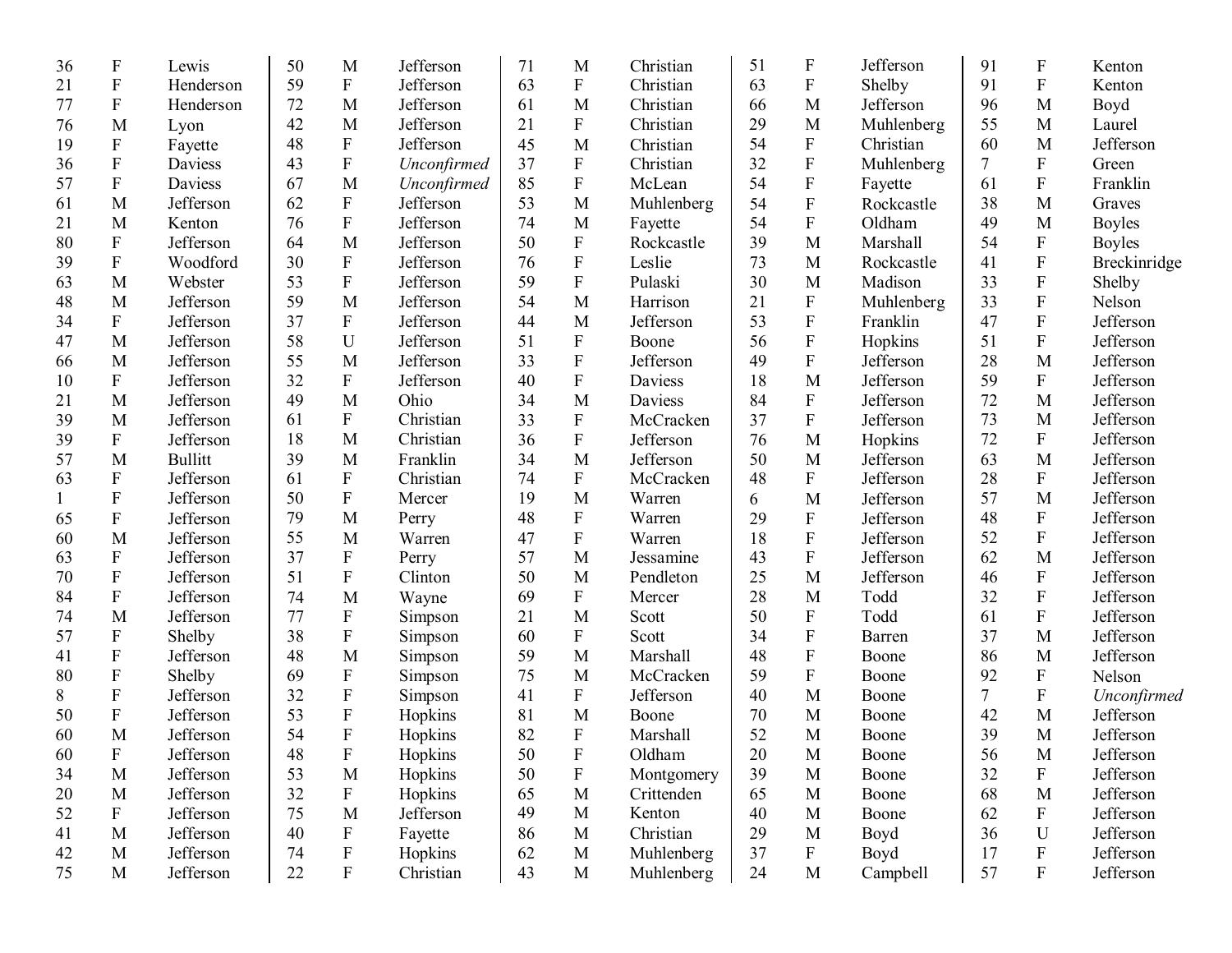| 71 | U                         | Jefferson   | 54 | M                         | Unconfirmed    | 59 | $\mathbf F$               | Harrison      |    | U           | Jessamine      | 35 | $\mathbf U$ | <b>Daviess</b> |
|----|---------------------------|-------------|----|---------------------------|----------------|----|---------------------------|---------------|----|-------------|----------------|----|-------------|----------------|
| 73 | M                         | Jefferson   | 40 | $\mathbf U$               | Unconfirmed    | 57 | M                         | Fayette       |    | U           | Hopkins        |    | U           | Hopkins        |
| 76 | M                         | Jefferson   | 76 | M                         | Unconfirmed    | 32 | M                         | Hopkins       | 55 | U           | Christian      |    | $\mathbf U$ | Jefferson      |
| 68 | M                         | Jefferson   | 89 | $\mathbf F$               | Unconfirmed    | 68 | $\boldsymbol{\mathrm{F}}$ | Boyd          | 39 | U           | Laurel         | 20 | $\mathbf U$ | Campbell       |
| 54 | ${\bf F}$                 | Jefferson   | 89 | ${\bf F}$                 | Jefferson      | 82 | $\boldsymbol{\mathrm{F}}$ | Allen         |    | U           | Hopkins        |    | U           | Franklin       |
| 73 | M                         | Jefferson   | 93 | ${\bf F}$                 | Unconfirmed    | 35 | M                         | Campbell      |    | U           | Fayette        |    | U           | Fayette        |
| 46 | ${\bf F}$                 | Jefferson   |    | M                         | Jefferson      | 22 | ${\bf F}$                 | Kenton        | 39 | U           | Christian      |    | $\mathbf U$ | Daviess        |
| 33 | ${\bf F}$                 | Spencer     | 27 | $\boldsymbol{\mathrm{F}}$ | <b>Bullitt</b> | 50 | M                         | Campbell      |    | U           | Jefferson      |    | $\mathbf U$ | Daviess        |
| 24 | ${\bf F}$                 | Jefferson   | 31 | ${\bf F}$                 | <b>Bullitt</b> | 30 | M                         | Boyd          |    | U           | Mason          |    | $\mathbf U$ | Daviess        |
| 99 | ${\bf F}$                 | Jefferson   | 73 | ${\bf F}$                 | Jefferson      | 41 | M                         | Unconfirmed   |    | $\mathbf U$ | Scott          |    | $\mathbf U$ | Daviess        |
| 41 | ${\bf F}$                 | Unconfirmed | 49 | M                         | Jefferson      | 48 | M                         | Unconfirmed   | 55 | U           | McCracken      |    | $\mathbf U$ | Daviess        |
| 84 | ${\bf F}$                 | Jefferson   | 59 | $\boldsymbol{\mathrm{F}}$ | Jefferson      | 69 | M                         | Fayette       |    | $\mathbf U$ | Fayette        |    | $\mathbf U$ | Daviess        |
| 63 | M                         | Jefferson   | 68 | ${\bf F}$                 | Jefferson      | 49 | M                         | Letcher       |    | U           | Jefferson      |    | $\mathbf U$ | Daviess        |
| 50 | ${\bf F}$                 | Unconfirmed | 72 | M                         | Jefferson      | 36 | M                         | Hopkins       |    | U           | Jefferson      |    | $\mathbf U$ | Daviess        |
| 72 | M                         | Jefferson   | 60 | M                         | Caldwell       | 39 | M                         | Jefferson     |    | U           | Hopkins        |    | $\mathbf U$ | Jessamine      |
| 65 | M                         | Unconfirmed | 78 | M                         | Calloway       | 42 | M                         | Unconfirmed   |    | U           | Campbell       | 68 | $\mathbf U$ | Kenton         |
| 72 | ${\bf F}$                 | Unconfirmed | 71 | $\boldsymbol{\mathrm{F}}$ | Calloway       | 18 | M                         | Jefferson     |    | U           | Christian      |    | $\mathbf U$ | Warren         |
| 48 | M                         | Unconfirmed | 76 | M                         | Daviess        | 86 | M                         | Lyon          |    | ${\bf U}$   | Fayette        | 39 | $\mathbf U$ | Henderson      |
| 63 | M                         | Unconfirmed | 53 | M                         | Daviess        | 65 | F                         | McCreary      | 30 | U           | Kenton         | 31 | $\mathbf U$ | Taylor         |
| 63 | ${\bf F}$                 | Unconfirmed | 19 | $\mathbf U$               | Warren         | 66 | M                         | Fayette       |    | U           | <b>Daviess</b> | 36 | $\mathbf U$ | Pulaski        |
| 73 | M                         | Unconfirmed | 62 | ${\bf F}$                 | Unconfirmed    | 22 | M                         | Fayette       |    | U           | Daviess        | 65 | $\mathbf U$ | Pulaski        |
| 38 | ${\bf F}$                 | Unconfirmed | 68 | ${\bf F}$                 | Simpson        | 33 | M                         | Fayette       |    | U           | <b>Daviess</b> | 41 | $\mathbf U$ | Pulaski        |
| 66 | ${\bf F}$                 | Unconfirmed | 54 | M                         | Unconfirmed    | 72 | F                         | Lyon          | 58 | U           | Clark          | 54 | $\mathbf U$ | Pulaski        |
| 90 | ${\bf F}$                 | Jefferson   | 56 | M                         | Muhlenberg     | 83 | $\boldsymbol{\mathrm{F}}$ | Adair         |    | U           | Kenton         | 48 | $\mathbf U$ | Henderson      |
| 91 | ${\bf F}$                 | Jefferson   | 36 | M                         | Muhlenberg     | 45 | ${\bf F}$                 | Adair         | 34 | ${\bf U}$   | Shelby         | 35 | $\mathbf U$ | Pulaski        |
| 68 | F                         | Unconfirmed | 25 | M                         | Muhlenberg     | 33 | M                         | McCreary      | 61 | ${\bf U}$   | Madison        | 48 | ${\bf U}$   | Union          |
| 92 | M                         | Unconfirmed | 37 | M                         | Muhlenberg     | 74 | M                         | <b>Butler</b> |    | $\mathbf U$ | Daviess        | 31 | ${\bf U}$   | Pulaski        |
| 92 | $\boldsymbol{\mathrm{F}}$ | Unconfirmed | 32 | M                         | Muhlenberg     | 85 | F                         | Kenton        |    | $\mathbf U$ | Daviess        | 33 | U           | Jefferson      |
| 57 | M                         | Unconfirmed | 40 | M                         | Muhlenberg     | 30 | $\rm F$                   | Hart          | 40 | ${\bf U}$   | Pulaski        | 43 | $\mathbf U$ | Fayette        |
| 61 | $\boldsymbol{\mathrm{F}}$ | Unconfirmed | 78 | M                         | Jefferson      | 29 | M                         | Muhlenberg    | 43 | U           | Russell        | 22 | $\mathbf U$ | Warren         |
| 24 | $\boldsymbol{\mathrm{F}}$ | Unconfirmed | 56 | M                         | Montgomery     | 79 | M                         | Jackson       |    | $\mathbf U$ | Daviess        |    | $\mathbf U$ | Fayette        |
| 41 | M                         | Unconfirmed | 44 | ${\bf F}$                 | Russell        | 85 | $\boldsymbol{F}$          | Jackson       |    | U           | Daviess        |    | $\mathbf U$ | Kenton         |
| 20 | $\mathbf U$               | Unconfirmed | 67 | M                         | Calloway       | 85 | M                         | Jackson       | 40 | U           | Christian      |    | $\mathbf U$ | Crittenden     |
| 42 | F                         | Unconfirmed | 51 | ${\bf F}$                 | Monroe         | 78 | ${\bf F}$                 | Daviess       | 37 | U           | Pulaski        |    | U           | Hopkins        |
| 59 | F                         | Unconfirmed | 51 | F                         | Monroe         | 32 | ${\bf F}$                 | Jefferson     |    | U           | Hopkins        |    | ${\bf U}$   | Hopkins        |
| 31 | $\mathbf F$               | Jefferson   | 50 | $\mathbf M$               | Daviess        | 65 | $\mathbf U$               | Kenton        |    | ${\bf U}$   | Hopkins        |    | ${\bf U}$   | Hopkins        |
| 32 | $\boldsymbol{\mathrm{F}}$ | Jefferson   | 54 | M                         | Pulaski        | 66 | $\mathbf U$               | Christian     |    | ${\bf U}$   | McLean         |    | ${\bf U}$   | Kenton         |
| 55 | $\mathbf{M}$              | Jefferson   | 61 | ${\bf F}$                 | Ohio           | 28 | $\mathbf U$               | Christian     |    | ${\bf U}$   | Jefferson      |    | $\mathbf U$ | Laurel         |
| 28 | $\mathbf U$               | Unconfirmed | 82 | ${\bf F}$                 | Hopkins        |    | U                         | Fayette       | 62 | ${\bf U}$   | Christian      |    | $\mathbf U$ | Campbell       |
| 64 | M                         | Unconfirmed | 38 | M                         | Marshall       | 42 | $\mathbf U$               | Christian     | 60 | $\mathbf U$ | Pulaski        |    | ${\bf U}$   | Fayette        |
| 59 | M                         | Unconfirmed | 64 | M                         | Fayette        |    | U                         | Fayette       | 41 | $\mathbf U$ | Ohio           |    | ${\bf U}$   | Outofsystem    |
| 51 | $\mathbf{F}$              | Unconfirmed | 49 | $\mathbf M$               | Christian      |    | U                         | Jefferson     | 20 | $\mathbf U$ | Rockcastle     |    | $\mathbf U$ | Jefferson      |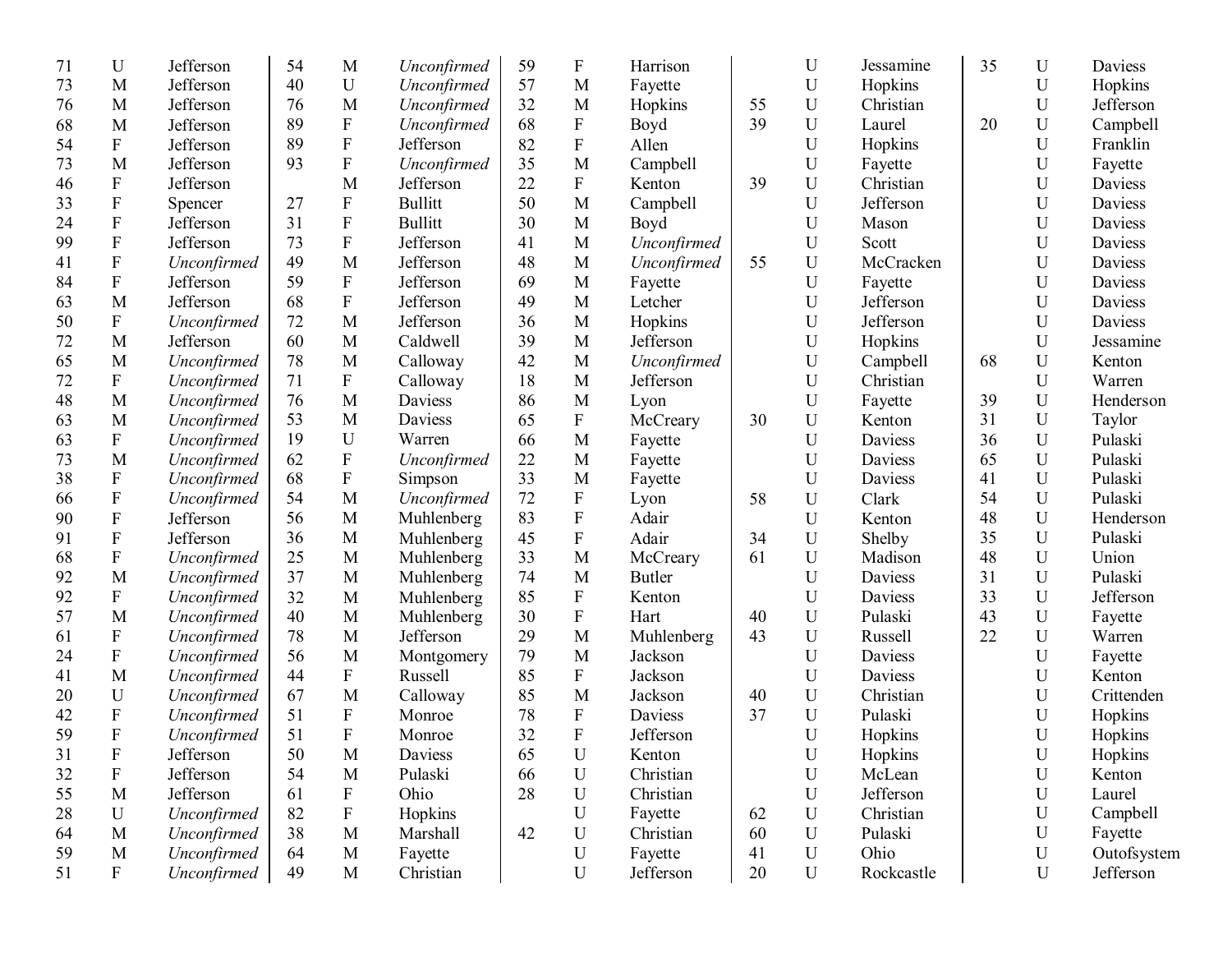|    | U           | Jefferson  |    | U           | Campbell    | 44 | F                | Christian      | 27 | F                | Madison    | 34             | M                | Campbell   |
|----|-------------|------------|----|-------------|-------------|----|------------------|----------------|----|------------------|------------|----------------|------------------|------------|
|    | U           | Jefferson  |    | U           | Kenton      | 46 | F                | Kenton         | 49 | M                | Hopkins    | 64             | M                | Kenton     |
|    | U           | Daviess    |    | U           | Graves      | 50 | M                | Boone          | 79 | M                | Hopkins    | 61             | M                | Kenton     |
|    | U           | Fayette    |    | U           | Henry       | 50 | F                | Fayette        | 71 | $\boldsymbol{F}$ | Muhlenberg | 67             | M                | Pulaski    |
|    | U           | Fayette    |    | U           | Jefferson   | 52 | $\boldsymbol{F}$ | Fayette        | 47 | $\boldsymbol{F}$ | Woodford   | 72             | M                | Hardin     |
| 7  | U           | Rockcastle |    | U           | Nelson      | 88 | F                | Marshall       | 21 | M                | Whitley    | 24             | $\overline{F}$   | Pendleton  |
| 31 | U           | Logan      |    | U           | Campbell    | 34 | M                | Unconfirmed    | 25 | F                | Campbell   | 22             | ${\bf F}$        | Fayette    |
|    | U           | Fayette    |    | U           | Hardin      | 62 | M                | Unconfirmed    | 55 | F                | Oldham     | 21             | F                | Fayette    |
| 47 | U           | Campbell   |    | U           | Fayette     | 60 | M                | <b>Daviess</b> | 39 | $\mathbf F$      | Henderson  | 95             | M                | Washington |
| 38 | U           | Graves     |    | U           | Jefferson   | 51 | F                | Kenton         | 48 | M                | Hardin     | 49             | M                | Hopkins    |
| 62 | U           | Campbell   |    | U           | Unconfirmed | 36 | F                | Boone          | 65 | M                | Hopkins    | $\overline{2}$ | M                | Hopkins    |
|    | U           | Shelby     |    | U           | Fayette     | 27 | $\mathbf{F}$     | <b>Bullitt</b> | 72 | F                | Hopkins    | 62             | M                | Hopkins    |
| 66 | U           | Kenton     | 47 | $\mathbf U$ | McCracken   | 41 | F                | Ohio           | 66 | F                | Harrison   | 31             | $\boldsymbol{F}$ | Hopkins    |
| 46 | U           | Kenton     | 55 | M           | Unconfirmed | 43 | F                | Unconfirmed    | 49 | ${\bf F}$        | Fayette    | 41             | $\overline{F}$   | Hopkins    |
| 89 | U           | Campbell   | 67 | M           | Jefferson   | 65 | $\boldsymbol{F}$ | Unconfirmed    | 76 | $\boldsymbol{F}$ | Kenton     | 64             | M                | Caldwell   |
| 77 | U           | Campbell   | 62 | M           | Kenton      | 58 | F                | Hancock        | 48 | $\mathbf{F}$     | Russell    | 64             | M                | Pulaski    |
| 76 | U           | Campbell   | 40 | M           | Campbell    | 58 | F                | Marshall       | 56 | $\mathbf F$      | Muhlenberg | 44             | M                | Christian  |
| 74 | U           | Campbell   | 65 | F           | Christian   | 42 | F                | McCracken      | 80 | F                | Daviess    | 76             | M                | Christian  |
| 76 | U           | Grant      | 81 | F           | Muhlenberg  | 84 | $\boldsymbol{F}$ | Adair          | 81 | M                | Daviess    |                |                  |            |
| 62 | $\mathbf U$ | Kenton     | 57 | M           | Muhlenberg  | 70 | F                | Ballard        | 73 | M                | Marion     |                |                  |            |
|    | U           | Jefferson  | 50 | F           | Oldham      | 67 | M                | Hopkins        | 71 | ${\bf F}$        | Todd       |                |                  |            |

*Additional cases and some demographics not known by 5 p.m. ET, so not all info is listed. U = Unconfirmed*